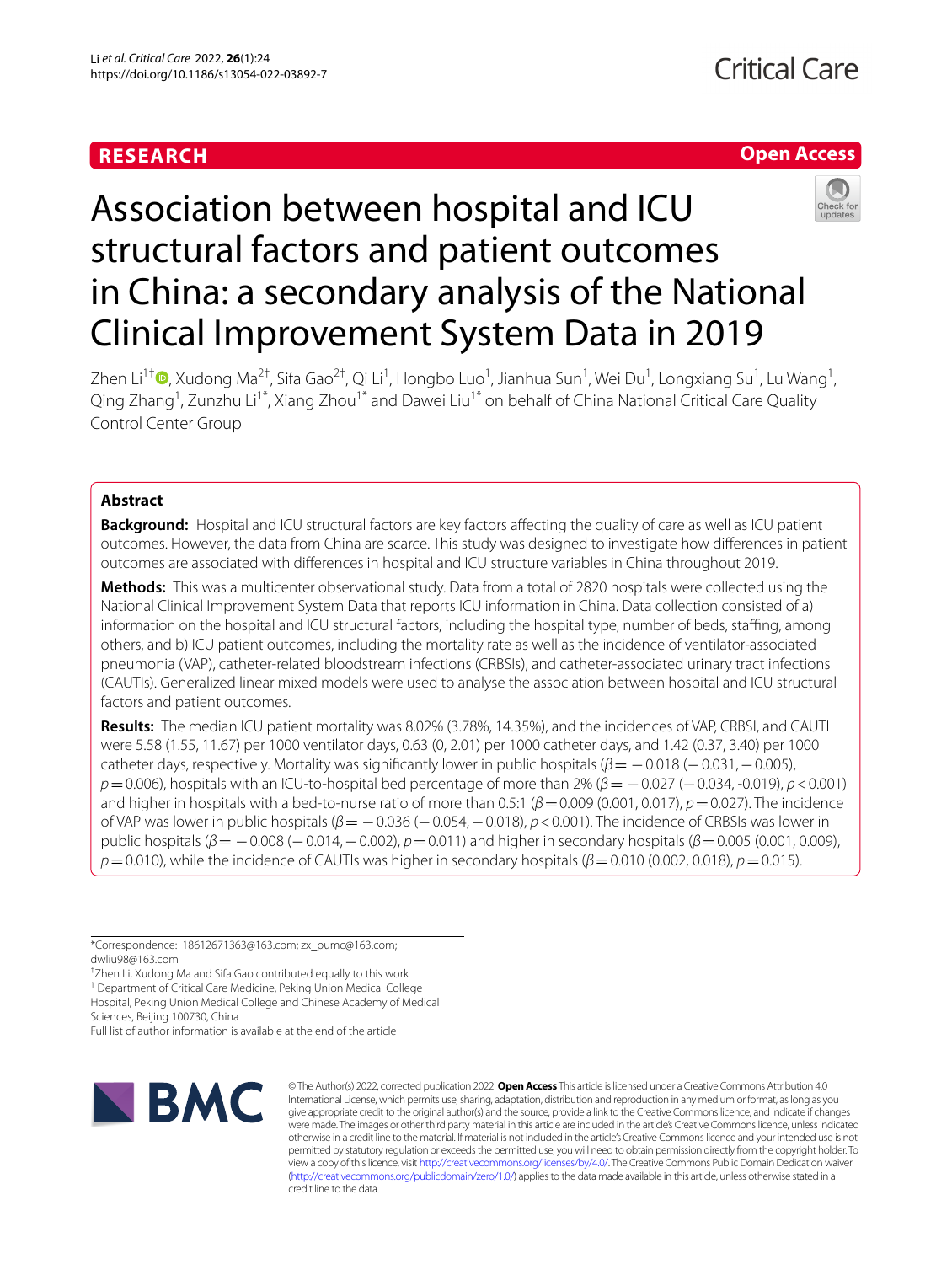**Conclusion:** This study highlights the association between specifc ICU structural factors and patient outcomes. Modifying structural factors is a potential opportunity that could improve patient outcomes in ICUs.

**Keywords:** ICUs, Critical care medicine, Stafng, Structure factors, Patient outcome, China

## **Background**

Healthcare delivery is challenging and complex in the intensive care unit. Several factors, including ICU structure, ICU organization and the care process, can infuence ICU performance  $[1-3]$  $[1-3]$ . Despite the extensive literature addressing the quality of care in ICUs, the impact of such factors remains controversial, and a diligent assessment of care components is required.

It is well known that ICU structural factors vary within diferent countries and regions [[4,](#page-9-1) [5\]](#page-9-2). However, most related studies have been conducted in Western countries [\[6](#page-9-3), [7](#page-9-4)]. Little evidence regarding the structural factors of ICUs in China is available [[8](#page-9-5)]. China still faces challenges in providing optimal and equitable management strategies for ICU patients across the nation because of its broad geography and unbalanced economic development. A previous study described critical care resources in Guangdong Province [\[9](#page-9-6)]. Another study evaluated the practices, outcomes, and costs related to mechanical ventilation within ICUs in Beijing  $[10]$  $[10]$ . Nonetheless, those studies were limited to the regions in which the surveys were administered and feature small sample sizes; it is also not clear whether those resources were associated with ICU care provision, treatment patterns, and patient outcomes. Finally, increasing demands and rising costs pose signifcant challenges to the delivery of high-quality and afordable critical care to a growing population of patients. Optimizing ICU organization is a potential opportunity to improve patient outcomes and the use of resources.

Therefore, the aim of this study was to investigate hospital and ICU structural factors and patient outcomes in China. Moreover, we aimed to identify the association between these variables and patient outcomes, with a focus on potential structural factors, including ICU structural resources and staffing levels. We hypothesized that patients admitted to hospitals that were governmentfunded, tertiary, well-equipped, and better-stafed would have a decreased risk of ICU mortality and occurrence of VAP, CRBSIs and CAUTIs after adjusting for region, disease severity, and other confounders.

## **Methods**

#### **Design**

This was a nationwide, observational database study in 2019. The data source was the National Clinical Improvement System ([https://ncisdc.medidata.cn/login.](https://ncisdc.medidata.cn/login.jsp) [jsp](https://ncisdc.medidata.cn/login.jsp)), collected by the China-National Critical Care Quality Control Centre (China-NCCQC), which is the official national department that regulates ICU quality control in China. The Ministry of Health of China approved that Peking Union Medical College Hospital establishes China-NCCQC in 2012. The Quality Improvement of Critical Care Program, led by China-NCCQC, was initiated in 2015. This study is part of the above program. Permission to use the data was obtained from the China-NCCQC.

#### **Study population and settings**

The China-NCCQC collected the relevant data regarding quality control indicators through the database of the National Clinical Improvement System. Hospitals in China are classifed in a 3-tier system (primary, secondary or tertiary hospital) that recognizes a hospital's ability to provide medical care, medical education, and conduct medical research. Tertiary hospitals, similar to a tertiary referral hospital in the West, are usually comprehensive, referral, general hospitals responsible for providing specialist health services, perform a larger role with regard to medical education and scientifc research and serve as medical hubs providing care to multiple regions. Secondary hospitals, similar to a regional hospital or district hospital in the West, tend to be afliated with a medium-sized city, county, or district and are responsible for providing comprehensive health services and medical education and conducting research on a regional basis. In contrast, primary hospitals are primary health care institutions whose main function is to provide primary prevention directly to the population, however, they rarely admit and treat critically ill patients. Therefore, primary hospitals were not included in the scope of the study.

The enrolled tertiary and secondary hospitals voluntarily participated and were selected by the China-NCCQC. The selection criteria were as follows. (1) The ICU had to have more than five beds. (2) The ICU had to have the ability to diagnose and treat the relevant medical diseases that were evaluated as quality control items (such as ventilator-associated pneumonia (VAP), catheterrelated blood stream infections (CRBSIs), and catheterassociated urinary tract infections (CAUTIs)). Hospitals without ICUs were excluded from the study. The 31 provinces/municipalities/autonomous regions of mainland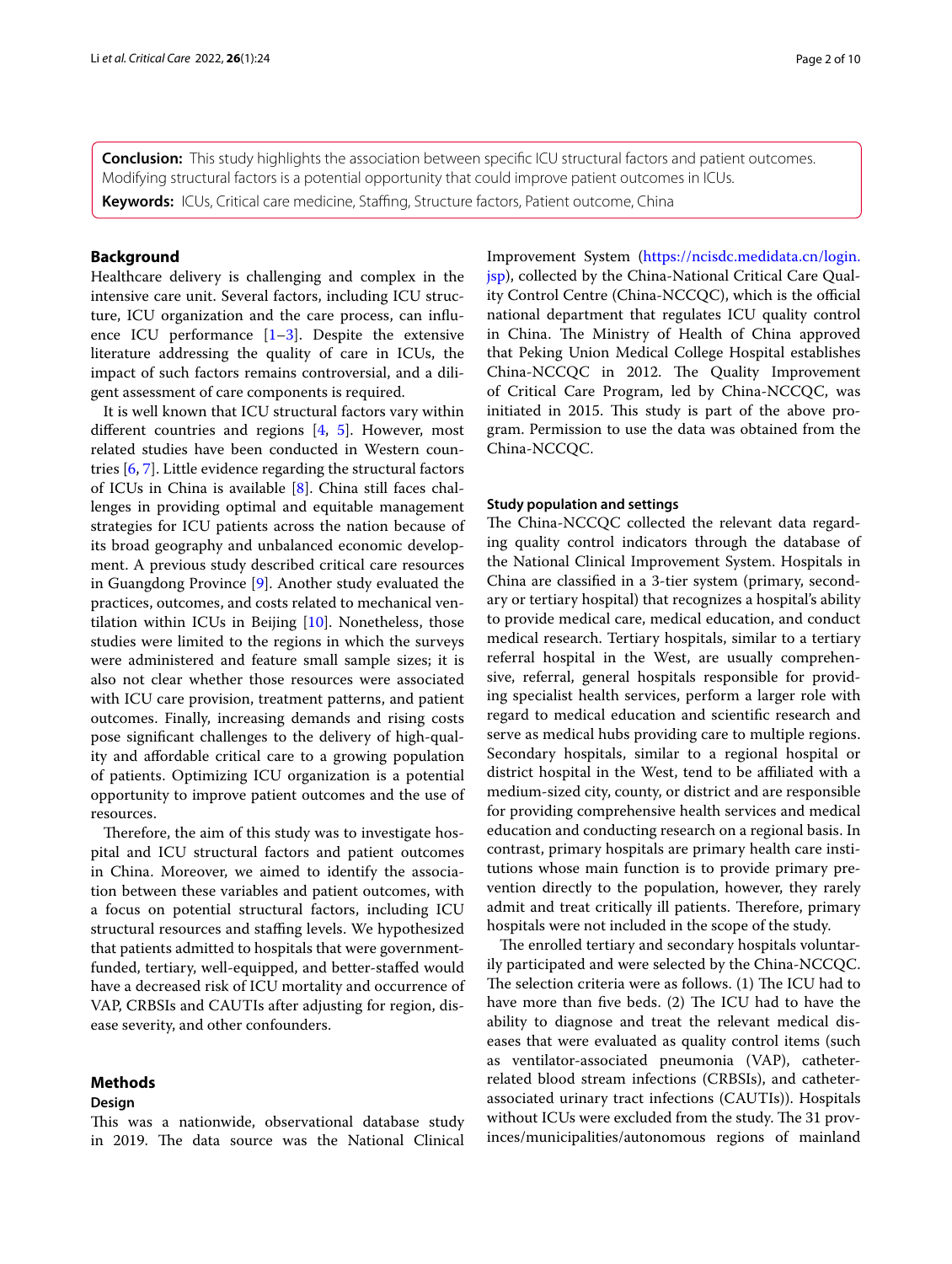China were included in this survey (data from Hong Kong, Taiwan, and Macao were not included). There were 12,436 registered hospitals (including 2749 tertiary hospitals and 9687 secondary hospitals) across the country in 2019 [[11\]](#page-9-8), and a total of 2820 hospitals (including 1383 tertiary hospitals and 1437 secondary hospitals) in China were involved in the current analysis.

## **Variables and measurements**

## *Hospital and ICU structure factors*

In this study, the structural factors of the hospital and ICU were evaluated according to the National Clinical Quality Control Indicators for Critical Care Medicine (2015 Edition) released by the China-NCCQC $[12]$  $[12]$ . The structural indicators that were monitored included hospital characteristics and ICU characteristics in 2019. The hospital characteristics included the region (Eastern China, Central China, Western China, North-eastern China), location (metropolitan cities, other cities and rural areas), type (secondary, tertiary), ownership (private, public), and ICU-hospital bed percentages (calculated by the number of total ICU beds divided by the number of beds in the hospitals). The ICU characteristics included the physician-to-bed ratio (calculated by the total number of ICU physicians divided by the total number of ICU beds), bed-to-nurse ratio (calculated by the total number of ICU beds divided by the total number of full-time equivalent registered nurses working in the ICU), single rooms, and extracorporeal membrane oxygenation (ECMO) equipment. The proportion of ICU patients with APACHE II scores  $\geq$  15 (%) and the 6-h compliance rate with the surviving sepsis campaign guidelines (1. Completion of repeated measurement of lactate levels in patients with initial hyperlactatemia, 2. completion of resuscitation with vasopressors in patients with mean arterial pressure [MAP] $\leq$  65 mmHg after fuid resuscitation, 3. completion of central venous pressure [CVP] and central venous oxygen saturation [ScvO2] measured in patients with lactate  $\geq$  4 mmol/L) and the microbiology detection rate before antibiotic use (defned as (no. of patients with microbiology detection before antibiotics)/(no. of patients who received antibiotics during the same period)) were also collected as controlling factors.

## *ICU patient outcomes*

The ICU patient outcomes included the ICU mortality rate and the incidence of VAP, CRBSIs and CAUTIs in 2019. The ICU mortality rate  $%$  was defined as the number of patients who died in the ICU/the number of patients admitted to the ICU during the same period. The VAP incidence rate per 1000 ventilator days was defned as the number of patients with VAP/the number

of patients with mechanical ventilation during the same period. The CRBSI incidence rate per 1000 catheter days was defned as the number of patients with CRBSIs/the number of patients with a central venous catheter during the same period. The CAUTI incidence rate per 1000 catheter days was defned as the number of patients with CAUTIs/the number of patients with a urinary catheter during the same period  $[13]$  $[13]$ . The definitions of these outcome indicators are described in Table S1 in Additional fle [1](#page-8-1).

## **Data collection**

The data were collected between January 1, 2019, and December 31, 2019, and were entered into a webbased data entry system by a local, trained independent research coordinator. Range checks were used to check for inconsistent or out-of-range data, prompting the user to correct or review data entries outside the predefned range. The system also used predefined logical checks to identify any errors or illogical data entries. A data quality meeting was held monthly to review all hospital enrolment records and registry data.

#### **Ethical considerations**

The current study is reported in accordance with the Strengthening the Reporting of Observational Studies in Epidemiology guidelines. The study was conducted in accordance with the Declaration of Helsinki (as revised in 2013). The trial protocol was approved by the Central Institutional Review Board at Peking Union Medical College Hospital (NO. SK1828), and individual consent for this analysis was waived. No identifying or protected health information was included in the analysed dataset.

## **Data analysis**

All statistical analyses were performed in SAS 9.4 (SAS Institute Inc., Cary, NC, USA). Normally distributed data are expressed as the mean and standard deviation and were compared using Student's t test. Nonnormally distributed data are presented as the median and interquartile range (IQR) and were analysed using the nonparametric Mann–Whitney U test. To identify the adjusted efects of the structural variables on patient outcomes, a multivariate analysis was conducted using generalized linear mixed models with two random intercept models to demonstrate the efects of the region and location. The model took into account the fact that patients from the same region or city may have unmeasured characteristics that are similar because the patient outcomes would be more similar in patients from the same region than in patients that are across different regions. The mixed-effects model analyses were run separately for each patient outcome.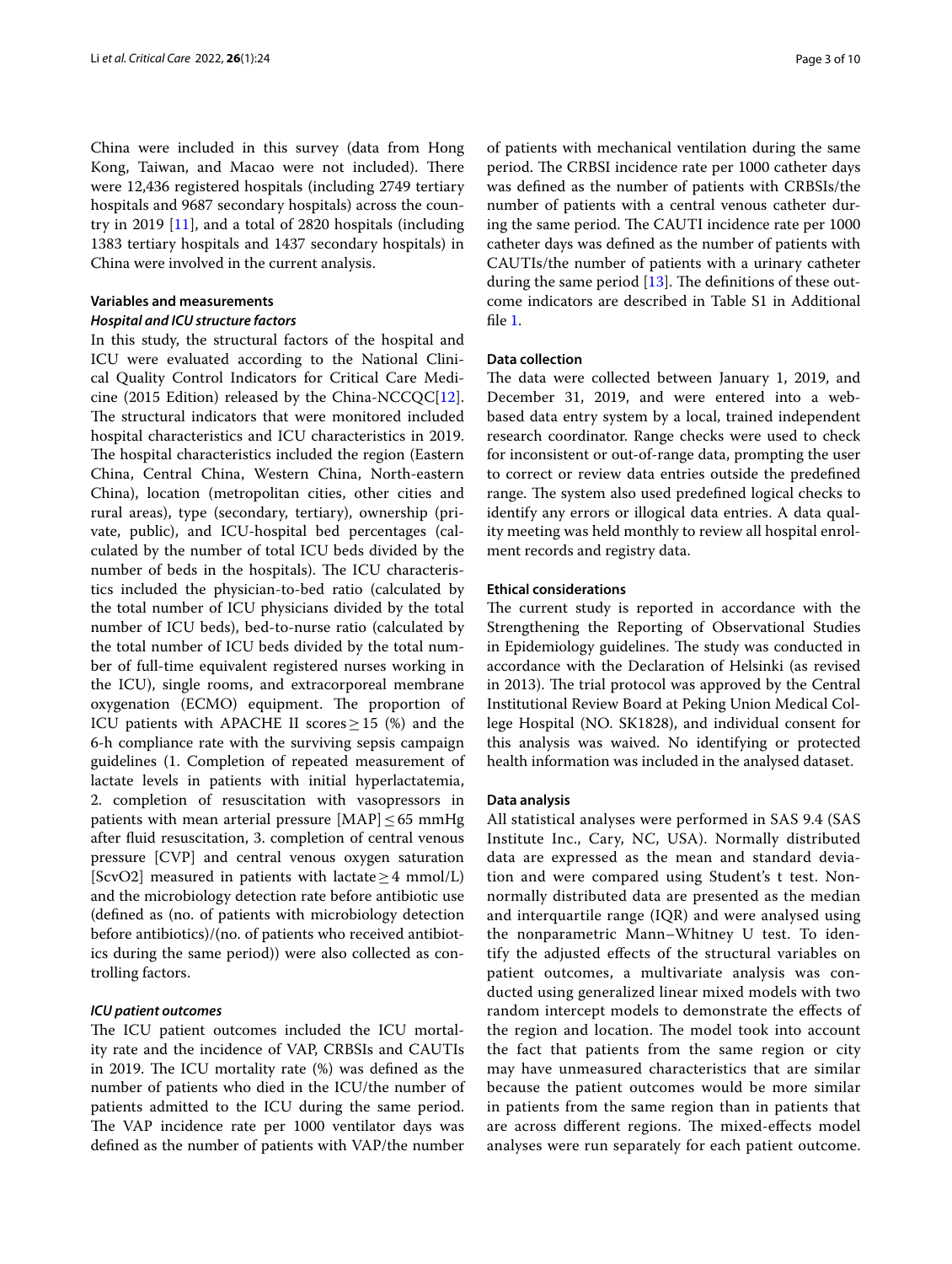Covariates that were considered to be important impact factors in the patient outcomes based on the prior literature and the univariate analysis were taken as candidates for inclusion in the models. In addition, patient variables (the proportion of ICU patients with an APACHE II score  $\geq$  15 (%)) and processing factors (the 6-h SSC bundle compliance rate (%) and the microbiology detection rate before antibiotic use (%)) were also included in the model. The results are expressed as the *p* value and beta (*β*) with the 95% confdence interval (CI). A missing value analysis was conducted. The percentage of missing values across the variables varied between 0 and 12.02%. In total, 2387 observations were complete (84.65%). Listwise deletion was used to handle missing data. All statistical tests were twotailed, and  $p < 0.05$  was considered to be statistically signifcant.

## **Results**

## **Hospital structure characteristics**

A total of 2820 hospitals from 31 provinces were included in the data analysis. All hospital structural characteristics were analysed and are presented in Table [1.](#page-3-0) The number of tertiary hospitals was 1383 (49.04%), compared to 1437 (50.96%) secondary hospitals. A larger proportion of the hospitals were from Western China (1083, 38.40%), were public (2574, 91.28%), and were located in nonmetropolitan cities or rural areas (2288, 81.13%). The median ICU-hospital bed percentage was  $1.77\%$  (1.29%, 2.42%). There were signifcant diferences in all hospital characteristics between the tertiary and secondary hospitals, except for the ICU-hospital bed percentage.

## **ICU structure characteristics**

All ICU structural characteristics are presented in Table [2](#page-4-0). The median physician-to-bed ratio was 0.60 (0.44, 0.78), while the median bed-to-nurse ratio was 0.55 (0.44, 0.71). A large proportion (59.57%) of the ICUs had more than one private patient room. Respondents reported 450 ICUs equipped with ECMO (15.96%). The median proportion of patients with an APACHE II score≥15 24 h after admission was 58.91% (35.12%, 76.30%). The median proportion of the 6 h SSC bundle compliance rate (%) was 80.00% (50.00%, 100%), while the median proportion of the microbiology detection rate before antibiotic use (%) was 91.67% (71.47%, 100%). Moreover, there were signifcant diferences in all of these characteristics between the tertiary and secondary hospitals.

## **ICU patient outcomes**

The health outcomes of ICU patients were analysed and are presented in Table [3](#page-4-1). Overall, the median ICU patient mortality was 8.02% (3.78%, 14.35%). In addition,

<span id="page-3-0"></span>

|  |  | Table 1 Characteristics of the hospitals |
|--|--|------------------------------------------|
|--|--|------------------------------------------|

| <b>Variables</b>                 | <b>Categories</b>            | Total $n\ll 0$ | Tertiary hospital n(%) | Secondary<br>hospital $n$ <sup>(%)</sup> | $X^2$   | p       |
|----------------------------------|------------------------------|----------------|------------------------|------------------------------------------|---------|---------|
| Region                           | Eastern China                | 889(31.52)     | 399(28.85)             | 490(34.10)                               | 84.441  | < 0.001 |
|                                  | Central China                | 659(23.37)     | 270(19.52)             | 389(27.07)                               |         |         |
|                                  | Western China                | 1083(38.40)    | 570(41.21)             | 513(35.70)                               |         |         |
|                                  | North-eastern China          | 189(6.70)      | 144(10.41)             | 45(3.13)                                 |         |         |
| Location                         | Metropolitan cities          | 532(18.87)     | 353(25.52)             | 179(12.46)                               | 77.773  | < 0.001 |
|                                  | Other cities and rural areas | 2288(81.13)    | 1030(74.48)            | 1258(87.54)                              |         |         |
| Hospital ownership               | Private                      | 246(8.72)      | 80(5.78)               | 166(11.55)                               | 29.440  | < 0.001 |
|                                  | Public                       | 2574(91.28)    | 1303(94.22)            | 1271(88.45)                              |         |         |
| Number of beds in the hospital   | Median(Q1,Q3)                | 730(491,1195)  | 1124 (7621672)         | 506(360,707)                             |         |         |
|                                  | < 500                        | 773(27.41)     | 102(7.38)              | 671(46.69)                               | 960.486 | < 0.001 |
|                                  | $500 - 1000$                 | 1181(41.88)    | 512(37.02)             | 669(46.56)                               |         |         |
|                                  | >1000                        | 866(30.71)     | 769(55.60)             | 97(6.75)                                 |         |         |
| Number of beds in the ICU        | Median(Q1,Q3)                | 12(8,20)       | 18(12,30)              | 9(6, 12)                                 |         |         |
|                                  | < 10                         | 958(33.97)     | 218(15.76)             | 740(51.50)                               | 654.300 | < 0.001 |
|                                  | $10 - 15$                    | 842(29.86)     | 356(25.74)             | 486(33.82)                               |         |         |
|                                  | >15                          | 1020(36.17)    | 809(58.50)             | 211(14.68)                               |         |         |
| ICU: hospital bed percentage (%) |                              |                |                        |                                          |         |         |
|                                  | $< 2\%$                      | 1708(60.57)    | 855(61.82)             | 853(59.36)                               | 1.789   | 0.181   |
|                                  | $\geq$ 2%                    | 1112(39.43)    | 528(38.18)             | 584(40.64)                               |         |         |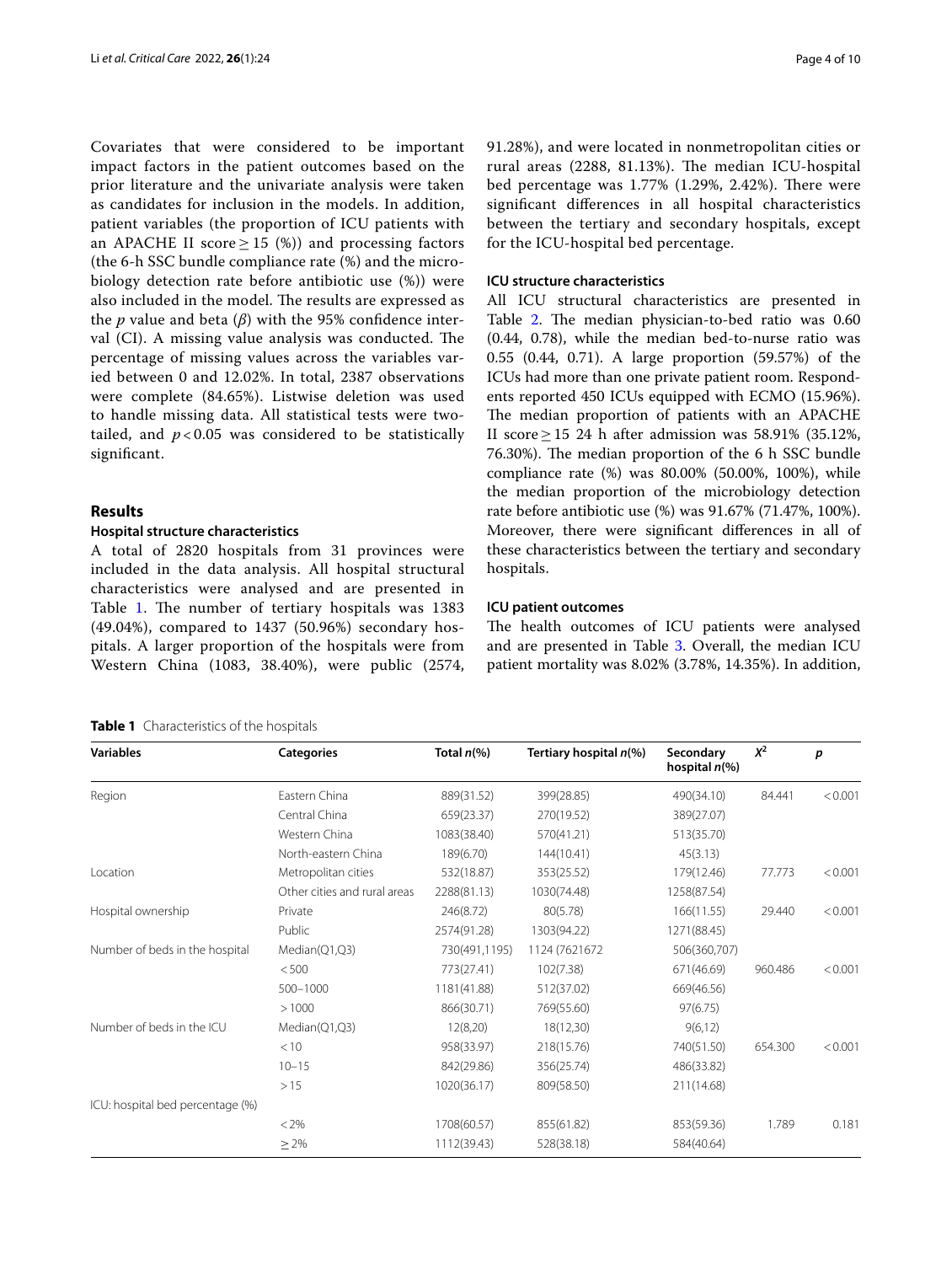## <span id="page-4-0"></span>**Table 2** Characteristics of the ICUs

| <b>Variables</b>                                                                 | <b>Categories</b> | <b>Total</b>       | <b>Tertiary hospital</b> | Secondary hospital $X^2$ |         | p       |
|----------------------------------------------------------------------------------|-------------------|--------------------|--------------------------|--------------------------|---------|---------|
| Number of physicians                                                             | Median(Q1,Q3)     | 7(5,11)            | 10(7,17)                 | 6(4,7)                   |         |         |
| Physician-to-bed ratio                                                           | Median(Q1,Q3)     | 0.60(0.44, 0.78)   | 0.58(0.44, 0.75)         | 0.60(0.44, 0.80)         |         |         |
|                                                                                  | < 0.6             | 1425(50.53)        | 730(52.78)               | 695(48.36)               | 5.330   | 0.0210  |
|                                                                                  | $\geq 0.6$        | 1395(49.47)        | 653(47.22)               | 742(51.64)               |         |         |
| Number of nurses                                                                 | Median(Q1,Q3)     | 21(14,36)          | 34(21,57)                | 16(11,22)                |         |         |
| Bed-to-nurse ratio                                                               | Median(Q1,Q3)     | 0.55(0.44, 0.71)   | 0.52(0.42, 0.68)         | 0.58(0.48, 0.75)         |         |         |
|                                                                                  | < 0.5             | 1000(35.46)        | 590(42.66)               | 410(28.53)               | 60.858  | < 0.001 |
|                                                                                  | $\geq 0.5$        | 1820(64.54)        | 793(57.34)               | 1027(71.47)              |         |         |
| Single room in the ICU                                                           | Median(Q1,Q3)     | 2(1,4)             | 3(2,6)                   | 1(1,2)                   |         |         |
|                                                                                  | $\leq$ 1          | 1140(40.43)        | 335(24.22)               | 805(56.02)               | 294.537 | < 0.001 |
|                                                                                  | >1                | 1680(59.57)        | 1048(75.78)              | 632(43.98)               |         |         |
| <b>ECMO</b>                                                                      | Median(Q1,Q3)     | O(0,0)             | O(0,1)                   | O(0,0)                   |         |         |
|                                                                                  | $\Omega$          | 2370(84.04)        | 956(69.13)               | 1414(98.40)              | 448.161 | < 0.001 |
|                                                                                  | $\geq$ 1          | 450(15.96)         | 427(30.87)               | 23(1.60)                 |         |         |
| Proportion of patient with an APACHEII score > 15<br>in 24 h after admission (%) | Median(Q1,Q3)     | 58.91(35.12,76.30) | 59.28(37.30,76.26)       | 58.06(33.33,76.58)       |         |         |
|                                                                                  | < 50%             | 1342(47.59)        | 619(44.76)               | 723(50.31)               | 8.499   | 0.003   |
|                                                                                  | > 50              | 1478(52.41)        | 764(55.24)               | 714(49.69)               |         |         |
| 6 h SSC bundle compliance rate (%)                                               | Median(Q1,Q3)     | 80.00(50.00,100)   | 82.85(55.94,100)         | 75.00(42.86,100)         |         |         |
|                                                                                  | < 90%             | 1936(68.65)        | 722(52.21)               | 935(65.07)               | 47.572  | < 0.001 |
|                                                                                  | > 90%             | 884(31.35)         | 661(47.79)               | 502(34.93)               |         |         |
| Microbiology detection rate before antibiotic<br>$use(\%)$                       | Median(Q1,Q3)     | 91.67(71.47,100)   | 94.53(78.87,100)         | 88.14(63.44,100)         |         |         |
|                                                                                  | < 90%             | 1485(52.66)        | 622(44.97)               | 863(60.06)               | 63.692  | < 0.001 |
|                                                                                  | $\geq 90\%$       | 1335(47.34)        | 761(55.03)               | 574(39.94)               |         |         |

#### <span id="page-4-1"></span>**Table 3** ICU Patient health outcomes

| <b>Variables</b>                | n    | Total median (Q1,Q3) | <b>Tertiary hospital</b><br>median $(Q1,Q3)$ | Secondary hospital<br>median $(Q1,Q3)$ | $X^2$  | р       |
|---------------------------------|------|----------------------|----------------------------------------------|----------------------------------------|--------|---------|
| Mortality in the ICU (%)        | 2707 | 8.02(3.78, 14.35)    | 8.94(4.49, 15.23)                            | 7.14(3.29, 13.33)                      | 23.650 | < 0.001 |
| VAP (per 1000 ventilator days)  | 2546 | 5.58(1.55, 11.67)    | 5.63(2.20, 10.57)                            | 5.44(0, 13.74)                         | 2.805  | 0.094   |
| CRBSIs (per 1000 catheter days) | 2481 | 0.63(0.2.01)         | 0.83(0, 1.98)                                | 0(0, 2.06)                             | 46.890 | < 0.001 |
| CAUTIs (per 1000 catheter days) | 2548 | 1.42(0.37,3.40)      | 1.32(0.45, 2.77)                             | 1.64(0, 4.44)                          | 6.803  | 0.010   |

the incidence of VAP (median: 5.58 (95%CI: 1.55, 11.67) per 1000 ventilator days) was higher than that of CRB-SIs (median: 0.63 (95%CI: 0, 2.01) per 1000 catheter days) and CAUTIs (median: 1.42 (95%CI: 0.37, 3.40) per 1000 catheter days). There were significant differences in patient outcomes between the tertiary and secondary hospitals except for the incidence of VAP.

## **Association between hospital and ICU structural factors and ICU patient outcomes**

The results of the generalized linear mixed model are shown in Figs. [1](#page-5-0), [2,](#page-5-1) [3,](#page-5-2) [4](#page-6-0). Structural factors associated with lower ICU patient mortality included public hospitals (*β*=-0.018 (-0.031,−0.005), *p*=0.006), hospitals with an ICU-to-hospital bed percentage of more than 2%  $(\beta = -0.027$   $(-0.034, -0.019)$ ,  $p < 0.001$ ), and ICU patient mortality was higher in hospitals with a bed-to-nurse ratio of more than 0.5:1 (*β*=0.009 (0.001, 0.017),  $p = 0.027$ ). The incidence of VAP was lower in public hospitals (*β*=-0.036 (-0.054,−0.018), *p* < 0.001), the incidence of CRBSIs was lower in public hospitals (*β*=-0.008 (-0.014,−0.002), *p*=0.011) and higher in secondary hospitals (*β*=0.005 (0.001, 0.009), *p*=0.010), and the incidence of CAUTIs was higher in secondary hospitals (*β*=0.010 (0.002, 0.018), *p*=0.015).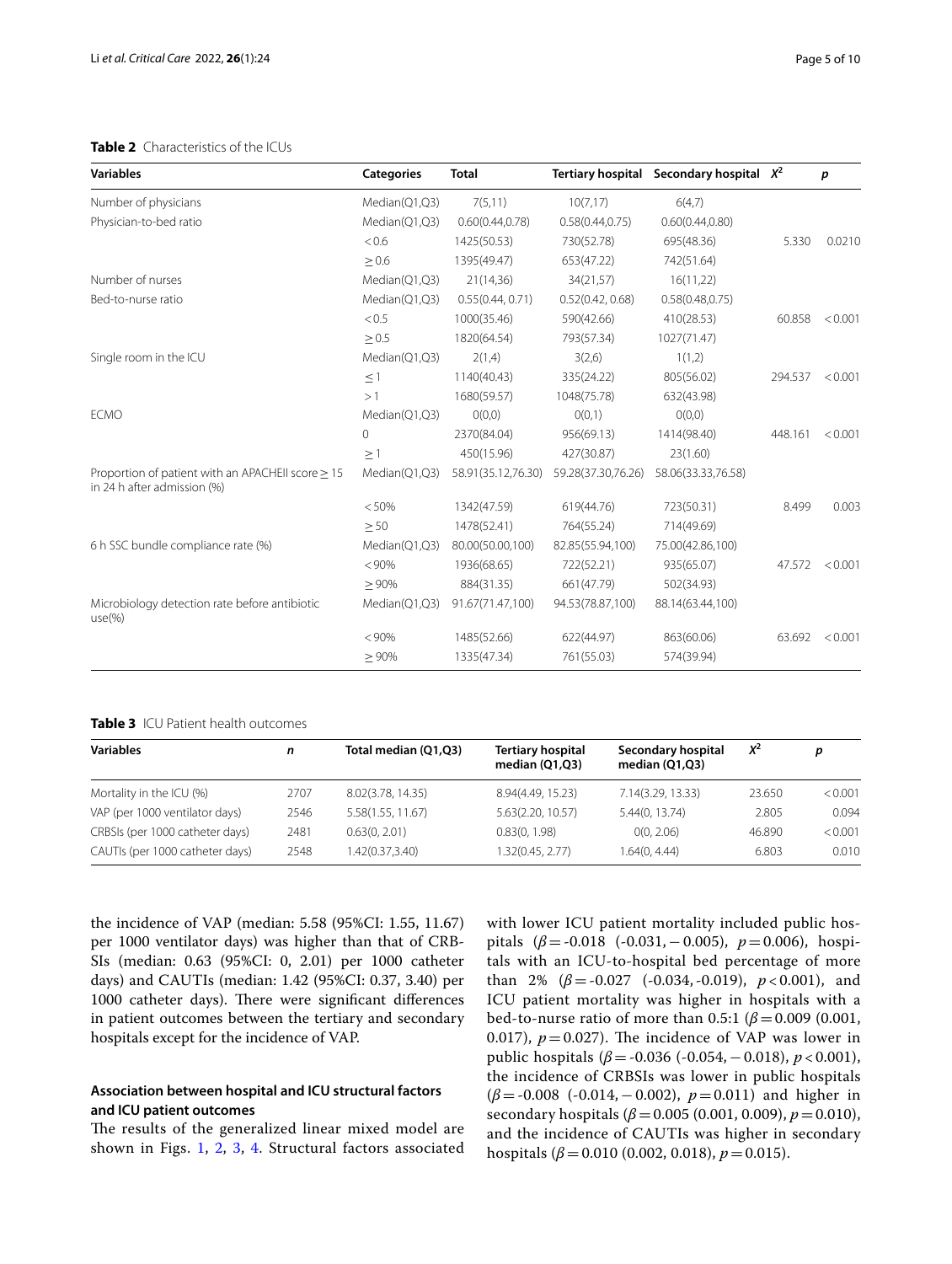

<span id="page-5-0"></span>

<span id="page-5-2"></span><span id="page-5-1"></span>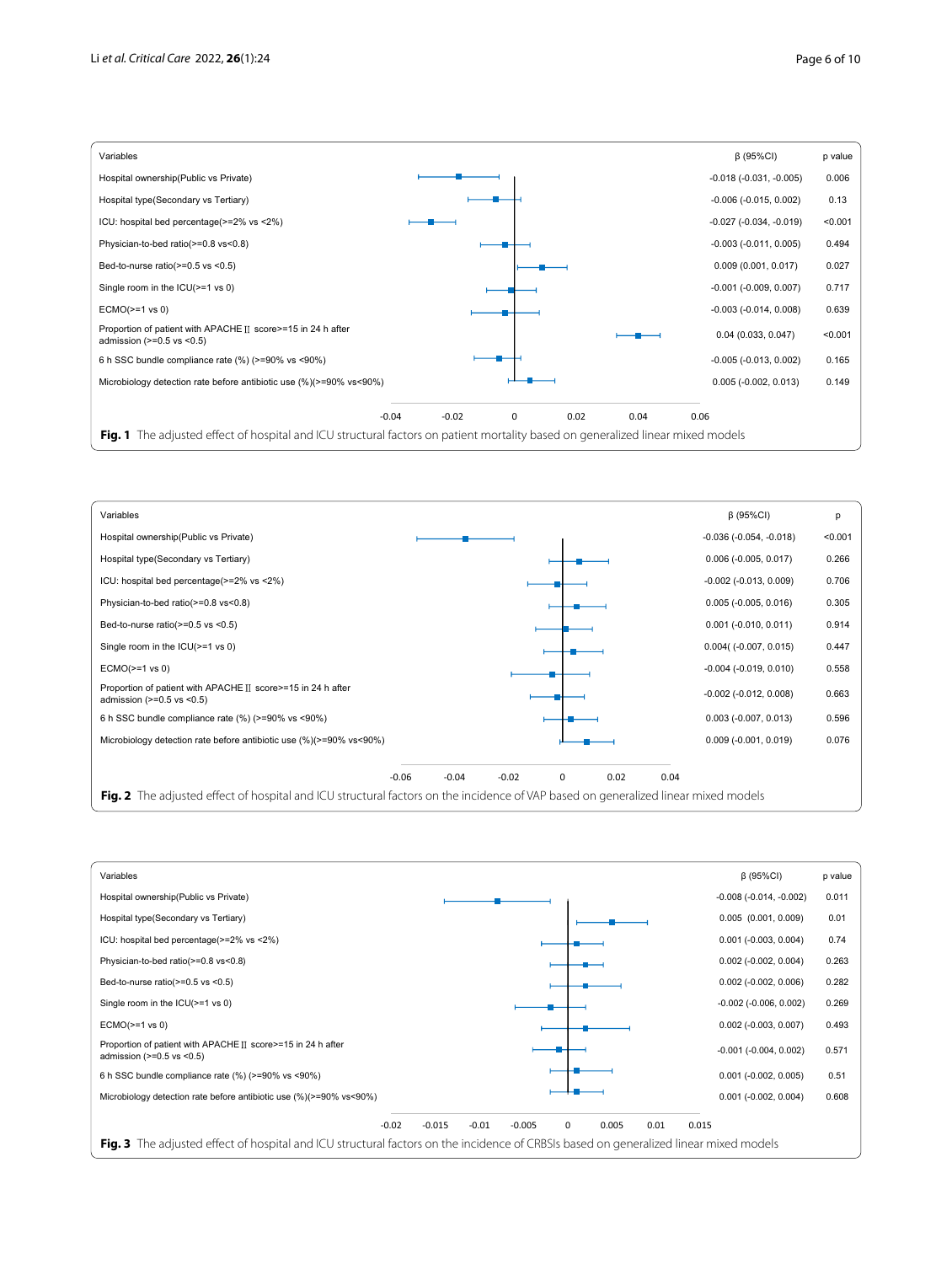

## <span id="page-6-0"></span>**Discussion**

Gaps and variations in patient care and outcomes for ICU patients exist within and across countries worldwide, particularly between developed and developing regions. In this study, we report detailed information on the structural factors for a large sample of Chinese ICUs. We found that the hospital and ICU structure and patient outcomes varied substantially among the participating hospitals. Some of the structural factors were associated with ICU patient outcomes.

The population of China has aged rapidly, and the rate will continue to accelerate in the decades to come. Meanwhile, the number of hospitals and hospital volume is gradually increasing. An ageing society could also induce an increase in ICU admissions and ICU demand. Studies have shown that the organization, structure, and delivery of critical care in China are diferent from those in Asia, Europe and North America [[13](#page-9-10)[–16](#page-9-11)]. Critical care medicine in mainland China is still in a phase of development. China still has a large gap with developed countries in the number of ICU beds and capacity, clinician staffing, critical care technicians (such as respiratory therapists), ICU equipment, and so on. For example, the rapid expansion of hospital beds was disproportionate to the severe shortage of ICU beds. The ratio of ICUs to hospital beds recommended by the Guidelines for the Construction and Management of Critical Care Medicine in China was 2–8% [[17\]](#page-9-12). Although the proportion is relatively lower than that in many developed countries, a large number of hospitals did not meet this recommendation [[18](#page-9-13)]. Under the condition of limited and unevenly distributed ICU resources, exploring the impact of organizational and structural factors on ICU patient outcomes in Chinese ICUs could provide a valuable reference for the further improvement of critical care quality. To our knowledge,

this is the frst national report on hospital- and unit-level diferences in medical care and outcomes for ICU patients in China, and it reveals the gaps and challenges that China is facing. These findings establish the fundamental and current status for the care and outcomes of ICU patients and serve as a basis to guide efforts for quality improvements in intensive care and in the allocation of resources.

Our results showed that hospital ownership was significantly associated with ICU patient outcomes. The mortality rate and incidence of VAP and CRBSIs in ICU patients admitted to private hospitals were higher than those in patients admitted to public hospitals. There are some possible explanations for this fnding. Hospitals in China are classifed into public hospitals and private hospitals according to ownership and economic type. Public hospitals are non-proft and receive fnancial subsidies from the state, so their medical prices are strictly limited. Private hospitals, which are believed to be indispensable supplements to public hospitals to enhance healthcare quality and efficiency across the nation and to meet the rapidly increasing demand for diversifed health care, are generally proft-making hospitals under the government's supervision and are responsible for their profts and losses, with independent decisions made on medical prices. Since 1980, private hospitals have begun to appear in China's medical industry. The large-scale development of private hospitals in China occurred after 2001. The number of private hospitals exceeded that of public ones in 2015. In 2019, the number of private hospitals in China reached 22,424, while the number of public hospitals had declined to 11,930 [[11\]](#page-9-8). Despite the growth in the number of facilities, private hospitals still face several challenges in the Chinese social and medical context. In a relatively short period of development, private hospitals are more likely to be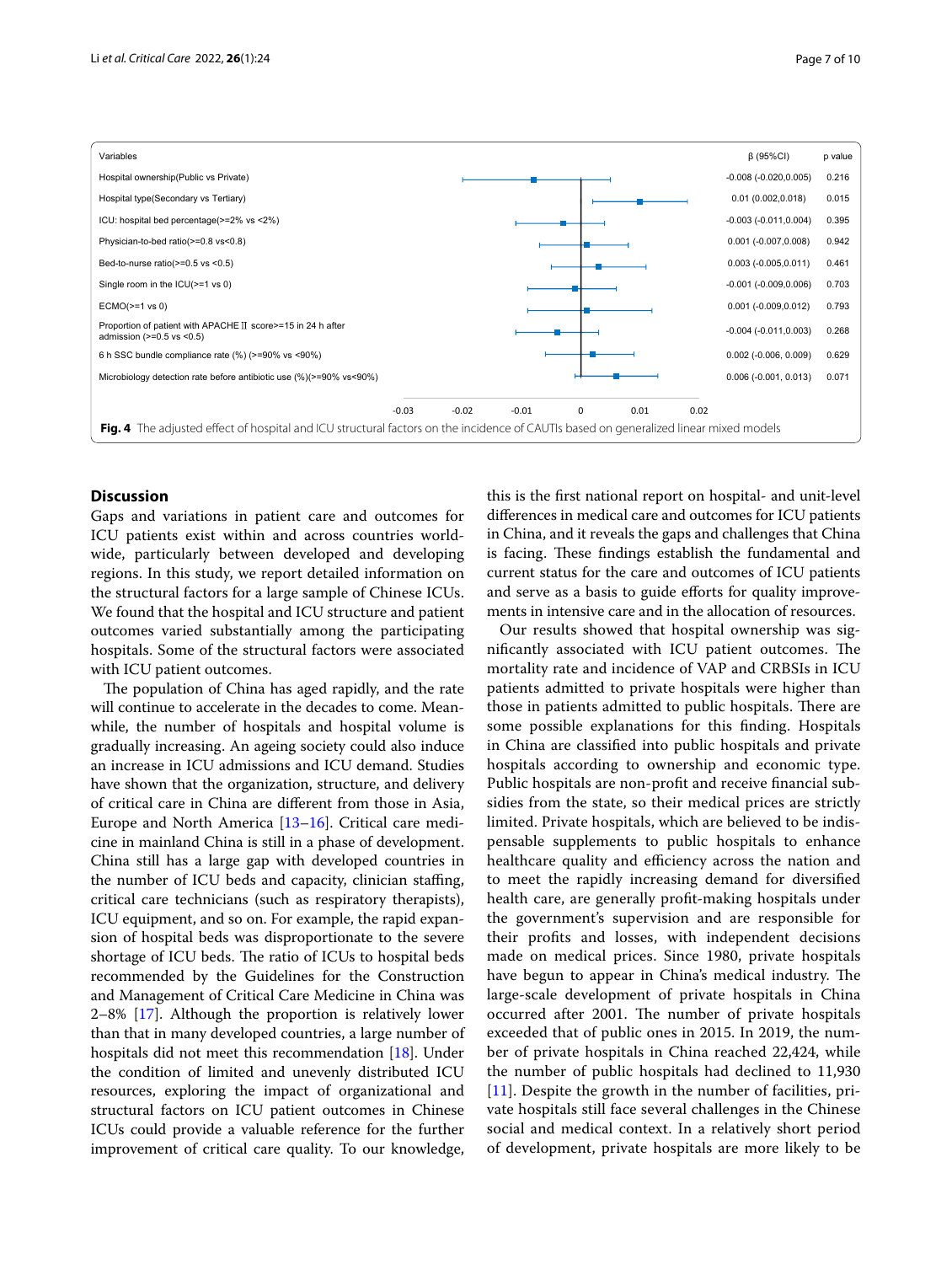smaller and specialized hospitals, and the most substantial issues facing private hospitals are the recruitment of high-quality physicians and the lack of public insurance coverage. While public hospitals typically have more beds, staf, and tertiary care capacity, they usually allocate sufficient medical talent, equipment and resources to meet the needs of patients [\[19](#page-9-14)]. A recent study in Beijing, China showed that the technical efficiency, pure technical efficiency, and scale efficiency of public hospitals were higher than those of private hospitals [\[20](#page-9-15)]. In addition, public hospitals usually have a better reputation than private hospitals, and reputation also infuences the performance and efficiency of hospitals. As a result, diferences exist in the outcomes of ICU patients in public and private hospitals. With the rapid development of private hospitals in China, measures need to be taken to further improve the quality of care and outcomes of ICU patients in private hospitals.

In this study, ICU patients admitted to tertiary hospitals in China had a lower CAUTI incidence than patients admitted to secondary hospitals. Being treated in a secondary hospital was associated with a higher CAUTI incidence in the multivariate analysis. The difference in the clinical care, diagnostic protocols, assessment, and treatment of hospital infection might account for the observed discrepancy in the CAUTI incidence among ICU patients. Recent studies have also observed higher mortality rates in secondary hospitals than in tertiary hospitals  $[21, 22]$  $[21, 22]$  $[21, 22]$  $[21, 22]$  $[21, 22]$ . These complications also reflect the combined efect of patient case-mix and quality of care. In China, tertiary hospitals are usually comprehensive, referral-based, general hospitals responsible for providing specialist health services and performing a larger role with regard to medical education and scientifc research. They also serve as medical hubs providing care to multiple regions, while secondary hospitals are responsible for providing comprehensive health services, medical education and conducting research on a regional basis. For one thing, patients with acute and critical illnesses tend to be treated in tertiary hospitals rather than secondary hospitals, resulting in a higher proportion of patients with acute and critical illnesses in tertiary care hospitals, and for another, tertiary hospitals are usually more adequately stafed and equipped compared to secondary hospitals, which may lead to a lower rate of complications in ICU patients from tertiary hospitals. Intensive training and technical support for ICU staf in secondary hospitals should be implemented to narrow the gaps and variations in the care and outcomes of ICU patients.

We found that an ICU-to-hospital bed percentage of more than 2% was independently associated with a lower mortality rate in ICU patients, which is consistent with a contemporary study  $[23]$  $[23]$ . Previous studies indicated that larger hospitals and hospitals with high ICU occupancy were more likely to increase their number of ICU beds compared to other hospitals. Small hospitals and hospitals with relatively low ICU occupancy were less likely to add ICU beds in the subsequent year  $[24]$  $[24]$  $[24]$ . When the ICU occupancy rate is high, lower ICU bed ratios could possibly result in delayed ICU admissions, which in turn may afect patient outcomes. It is noteworthy that the result should be interpreted with caution. A combination of factors, including ICU bed occupancy rate, acuity of patients, and capacity of other departments (e.g., operation rooms), should be considered when making the decision whether to expand ICUs in a hospital.

A large number of studies have reported that a higher number of nursing staff was associated with a lower in-hospital mortality rate [[7,](#page-9-4) [22,](#page-9-17) [25](#page-9-20), [26\]](#page-9-21). Our study showed a similar trend. Patients from an ICU with a bed-to-nurse ratio of more than 0.5 (two nurses per bed) had significantly higher mortality. The bed-tonurse ratio is a widely used indicator of nurse stafing in ICUs and general wards, and larger numbers of bed-to-nurses indicate worse staffing. ICU patients are highly dependent on nursing care due to the nature of their illnesses, the need for continuous invasive monitoring, and the need for multiple organ system support. Variables that mediated the relationship between nurse stafng and the patient outcome of death were inferred to be insufficient physician collaboration, excessive workload, increased medical errors, and missed nursing care [\[3](#page-9-0), [27](#page-9-22)]. Moreover, one key role that ICU nurses perform is patient monitoring. ICU nurses are at the patient's bedside around the clock and are paramount for the early identifcation of problems. Failure of such monitoring may cause life-threatening complications such as pneumothorax or unexpected extubation, which requires prompt recognition and treatment  $[28]$  $[28]$  $[28]$ . A shortage of nursing staff could be associated with insufficient supervision and might inhibit the early recognition of any changes in the status of the patients [[25](#page-9-20)]. This finding could provide useful information for nurse managers and policymakers to determine if stafng levels are adequate and safe, not just whether there is a relationship between stafng and outcomes. This finding should be considered in light of the lower nurse-to-patient ratios in China and other low-and middle-income countries. It should also be noted that the average bed-to-nurse ratio used in this study would not be equal to the nurse-to-patient ratio of the units where the numbers of nurses and patients are in constant dynamic change. Furthermore, the quality of the nursing staf (education course, advanced training) could possibly be a confounder of ICU patient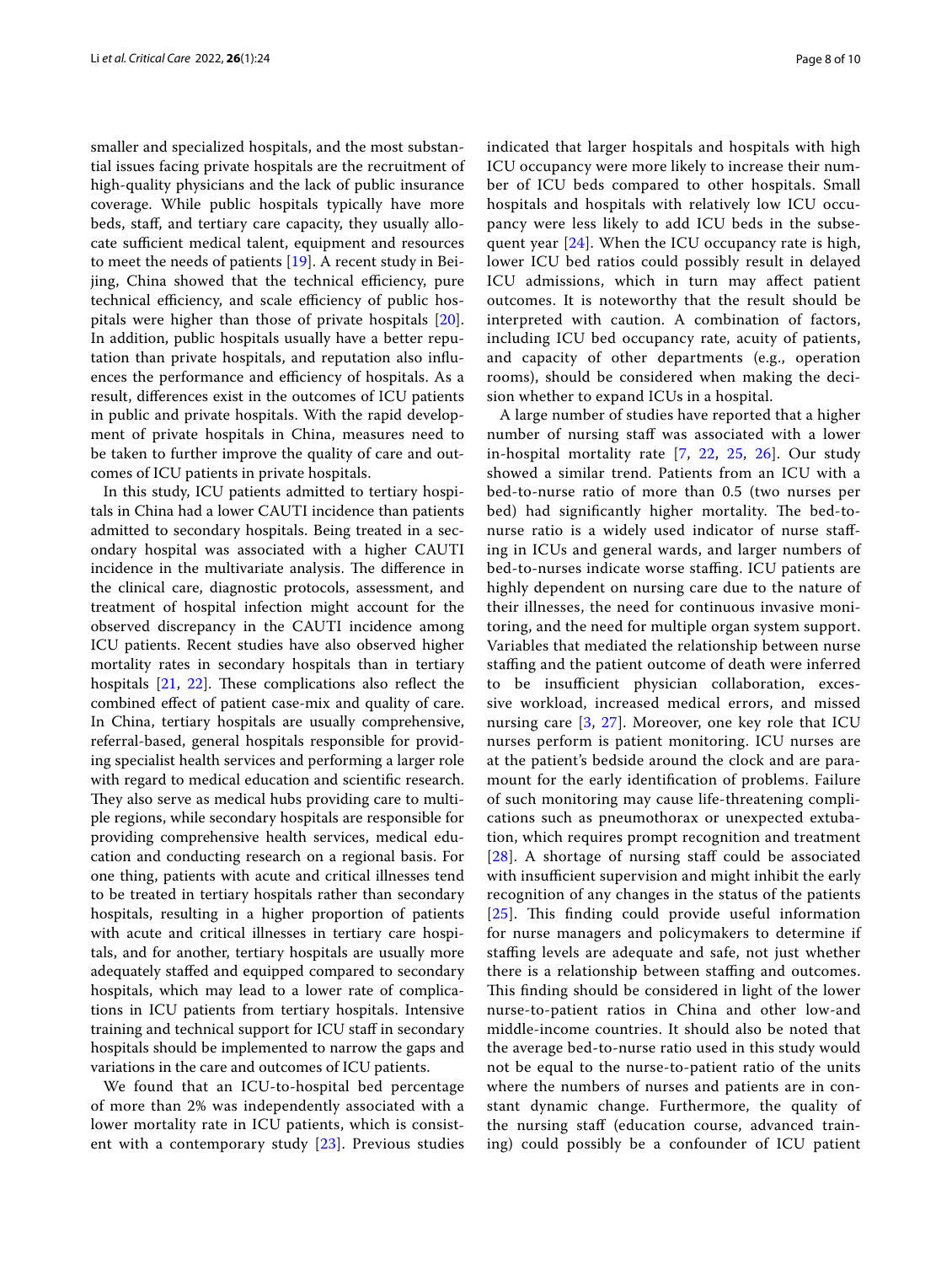mortality. Future research that uses a more advanced study design and analytical approach is needed to examine the dynamic impact of nurse staffing on ICU patient outcomes.

There are some limitations to this study. First, the use of secondary data limited essential variables such as the patient-level characteristics or uncontrolled confounders (e.g., education level of the staf, ICU bed occupancy rate) needed to understand the predictive factors of the patients' outcomes. To reduce these methodological problems, we applied multivariate analysis using generalized linear mixed models adjusted for patient disease severity using the APACHE II score, which has been shown to be an important predictor of patient outcomes [[29](#page-9-24), [30\]](#page-9-25). Second, since only one year of data was reported, presented and summarized in this study, the relationships of the structural factors and health outcomes could not be analysed continuously and dynamically. Third, this was an observational study and, therefore, prone to selection bias. Causal relationships cannot be drawn due to the cross-sectional nature of the study design. Fourth, listwise deletion was used to handle the missing data, which may cause bias in the estimates of the parameters [[31\]](#page-9-26). Despite these limitations, the results of this study are highly meaningful in that they underscore the necessity of nonpatient factors, including hospital and ICU structural factors, as a way to reduce adverse patient outcomes. In addition, we have improved the generalizability of the fndings by using national administrative data, unlike most previous studies, which were conducted using data from only certain regions or hospitals. The results may have important implications for critical care development in China and other countries with similar medical environments.

## **Conclusion**

In conclusion, specifc structural factors, including hospital ownership, hospital type, ICU-hospital bed percentage, and bed-to-nurse ratio, were associated with ICU patient outcomes. These observations can assist in policies and interventions to bridge the current quality gap in the delivery of critical care in China as well as other developing countries.

#### **Abbreviations**

VAP: Ventilator-associated pneumonia; CRBSIs: Catheter-related blood stream infections; CAUTIs: Catheter-associated urinary tract infections; APACHE II score: Acute Physiology and Chronic Health Evaluation score; IQR: Interquartile range; 95% CI: Confdence interval; ICU: Intensive care unit.

## **Supplementary Information**

The online version contains supplementary material available at [https://doi.](https://doi.org/10.1186/s13054-022-03892-7) [org/10.1186/s13054-022-03892-7](https://doi.org/10.1186/s13054-022-03892-7).

<span id="page-8-1"></span>**Additional fle 1.** Defnition of ventilator-associated pneumonia, catheterrelated bloodstream infections, and catheter-associated urinary tract infections.

#### **Acknowledgements**

The authors would like to thank all participants and staf. The China National Critical Care Quality Control Center Group consists of the following persons: Xue Wang, Xiangdong Guan, Yan Kang, Bin Xiong, Bingyu Qin, Kejian Qian, Chunting Wang, Mingyan Zhao, Xiaochun Ma, Xiangyou Yu, Jiandong Lin, Aijun Pan, Haibo Qiu, Feng Shen, Shusheng Li, Yuhang Ai, Xiaohong Xie, Jing Yan, Weidong Wu, Meili Duan, Linjun Wan, Xiaojun Yang, Jian Liu, Hang Xu, Dongpo Jiang, Lei Xu, Zhuang Chen, Guoying Lin, Zhengping Yang, Zhenjie Hu.

#### **Authors' contributions**

ZZL XZ and DL conceived, designed, and supervised the study; XM and SG collected and prepared the data; ZL, WD, LS, LW and QZ helped collect data and performed data curation. ZL, QL,HL and JS interpreted the data. All authors contributed to the critical reading of the text and its revision. All authors read and approved the fnal manuscript.

#### **Funding**

This study was supported by the National Key R&D Program of China (grant number 2020YFC0861000), the CAMS Innovation Fund for Medical Sciences (CIFMS) (No. 2020-I2 M-CoV19-001), the CAMS Endowment Fund (No.2021- CAMS-JZ004), the China International Medical Exchange Foundation Special Fund for Young and Middle-Aged Medical Research (No.Z-2018-35-1902), the Chinese Medical Information and Big Data Association(CHMIA) Special Fund for Emergency Project and Beijing Municipal Natural Science Foundation (M21019) and the 2020 CMB Open Competition Program (No. 20-381).

#### **Availability of supporting data**

The datasets analysed during the current study are available from the corresponding author on reasonable request.

#### **Declarations**

## **Ethical approval and consent to participate**

The trial protocol was approved by the Central Institutional Review Board at Peking Union Medical College Hospital (NO. SK1828) and individual consent for this retrospective analysis was waived.

#### **Consent for publication**

Not applicable.

#### **Competing interests**

We declare that we have no competing interests.

#### **Author details**

<sup>1</sup> Department of Critical Care Medicine, Peking Union Medical College Hospital, Peking Union Medical College and Chinese Academy of Medical Sciences, Beijing 100730, China. <sup>2</sup> Department of Medical Administration, National Health Commission of the People's Republic of China, Beijing 100044, China.

#### Received: 29 October 2021 Accepted: 8 January 2022 Published online: 21 January 2022

#### **References**

<span id="page-8-0"></span>1. McIntosh N, Oppel E, Mohr D, Meterko M. Organizational factors associated with perceived quality of patient care in closed intensive care units. Am J Crit Care. 2017;26(5):401–7.